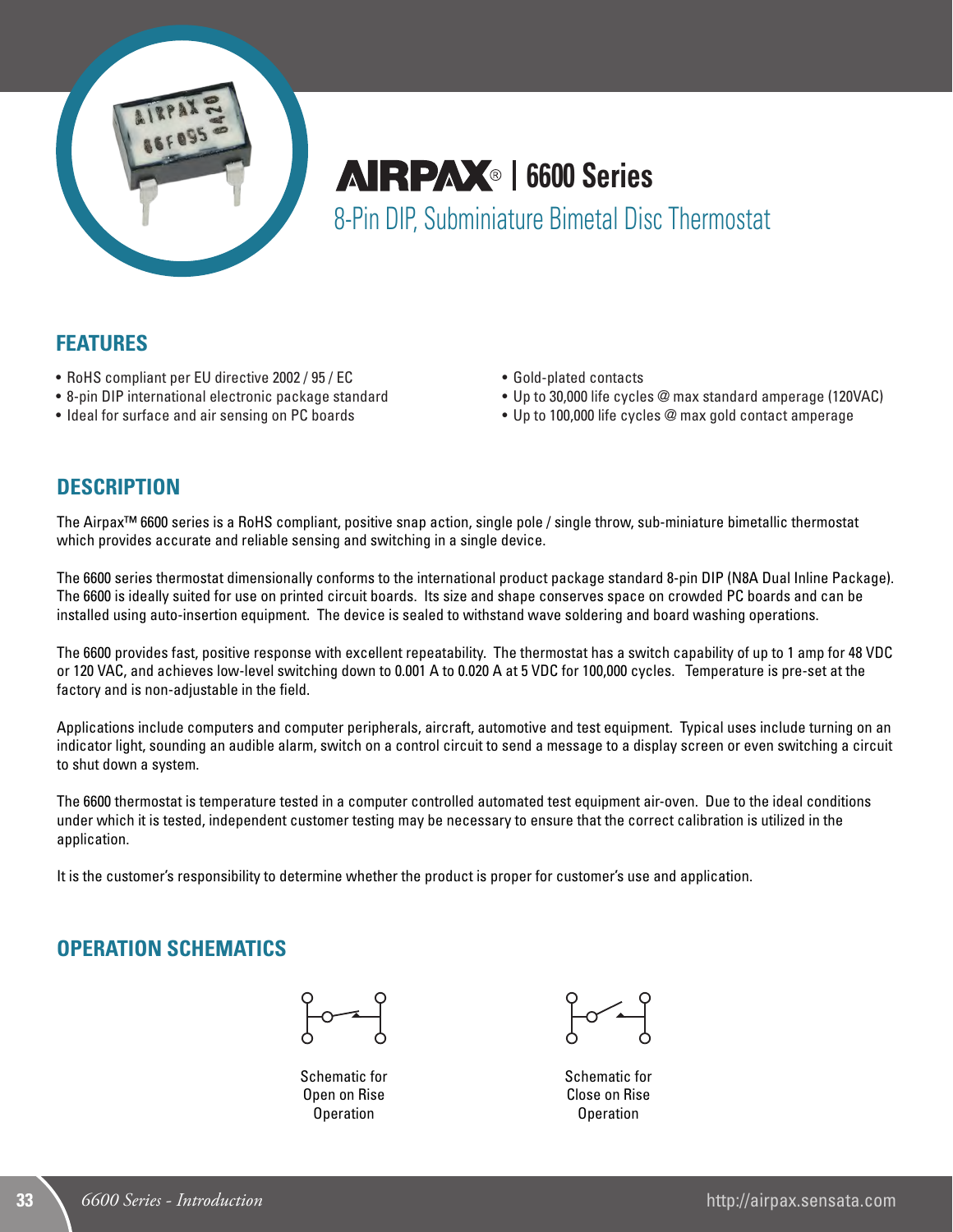#### **SPECIFICATIONS**

| <b>Contact Resistance</b>                | 50 milliohms max (before and after rated life)                                                                                                                                                    |  |  |  |  |  |
|------------------------------------------|---------------------------------------------------------------------------------------------------------------------------------------------------------------------------------------------------|--|--|--|--|--|
| <b>Contact Ratings</b>                   | Cycles<br>Voltage<br>Amps (resistive)<br>25,000<br>48 VDC<br>1.0<br>30,000<br><b>120 VAC</b><br>1.0<br>5 VDC<br>100,000<br>$0.001$ (gold)                                                         |  |  |  |  |  |
| <b>Contact Operations</b>                | Either close on rise (make) or open on rise (break)                                                                                                                                               |  |  |  |  |  |
| <b>Operating Temperature</b>             | 40°C to 130°C (104°F to 266°F)                                                                                                                                                                    |  |  |  |  |  |
| <b>Temperature Tolerance</b>             | Standard of $\pm 5^{\circ}$ C ( $\pm 9^{\circ}$ F) with nominal operating temperature settings in $5^{\circ}$ C increments                                                                        |  |  |  |  |  |
| Short Term / Long Term<br>Exposure Limit | Short = $260^{\circ}$ C (500 $^{\circ}$ F), 10 second duration<br>Long = $-55^{\circ}$ C to 160 $^{\circ}$ C (-67 $^{\circ}$ F to 320 $^{\circ}$ F)                                               |  |  |  |  |  |
| Dielectric Strength                      | 1480 VAC 60Hz, 1 second duration terminals to case                                                                                                                                                |  |  |  |  |  |
| <b>Insulation Resistance</b>             | 100 Mohms at 500 VDC                                                                                                                                                                              |  |  |  |  |  |
| <b>Contact Bounce</b>                    | 3 milliseconds max (make)                                                                                                                                                                         |  |  |  |  |  |
| Vibration                                | Per Mil-Std-202, method 204D, test condition D, 10 to 2,000 Hz                                                                                                                                    |  |  |  |  |  |
| Shock                                    | Per Mil-Std-202, method 213, test condition C, 100 G's for 6 millisecond duration, 1/2 sine wave                                                                                                  |  |  |  |  |  |
| Seal                                     | High temperature epoxy sealed for wave soldering and cleaning, moisture proof per Sensata<br>specification S-722 (unit will not leak while submerged in 9" of water for a minimum of two minutes) |  |  |  |  |  |
| <b>Base Material</b>                     | PPS (Polyphenylene Sulfide), 94 VO rated                                                                                                                                                          |  |  |  |  |  |
| <b>Terminal Material</b>                 | 65% Copper, 18% Nickel                                                                                                                                                                            |  |  |  |  |  |
| <b>Contact Material</b>                  | Gold-plated or overlay, silver crossbar                                                                                                                                                           |  |  |  |  |  |
| <b>Chemical Resistance</b>               | Unit is resistance to water, salt, alcohol, ammonia, trichlorethane and most other organic solvents                                                                                               |  |  |  |  |  |
| <b>Soldering Heat</b><br>Resistance      | Per Mil-Std-202F, method 210A, test condition E                                                                                                                                                   |  |  |  |  |  |
| Weight                                   | Approximately 0.45 grams                                                                                                                                                                          |  |  |  |  |  |
| <b>Mechanical Life</b>                   | 1,000,000 operations                                                                                                                                                                              |  |  |  |  |  |
| <b>Agency Approvals</b>                  | cAUus recognized E36687<br><b>VDE approval 0631/12.83</b><br>RoHS Compliant per EU Directive 2002/95/EC                                                                                           |  |  |  |  |  |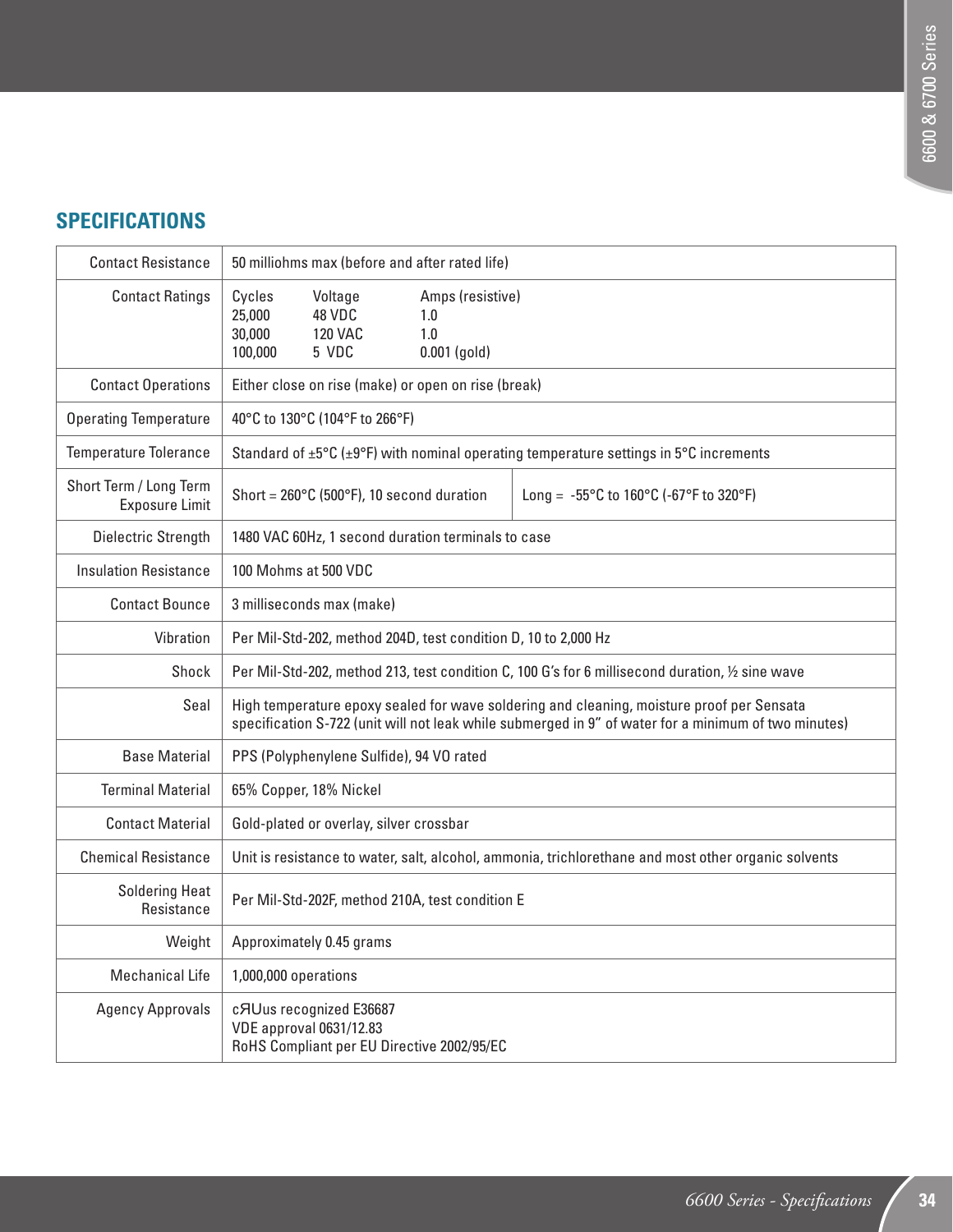#### **DIMENSIONAL SPECIFICATIONS, inches [mm]**

Standard 8-Pin DIP Configuration





## **STANDARD PACKAGING**

.<br>Standard and surface mount samples and production orders will be shipped in plastic, industry standard DIP shipping tubes.



#### Surface Mount (Gullwing, SMT) Configuration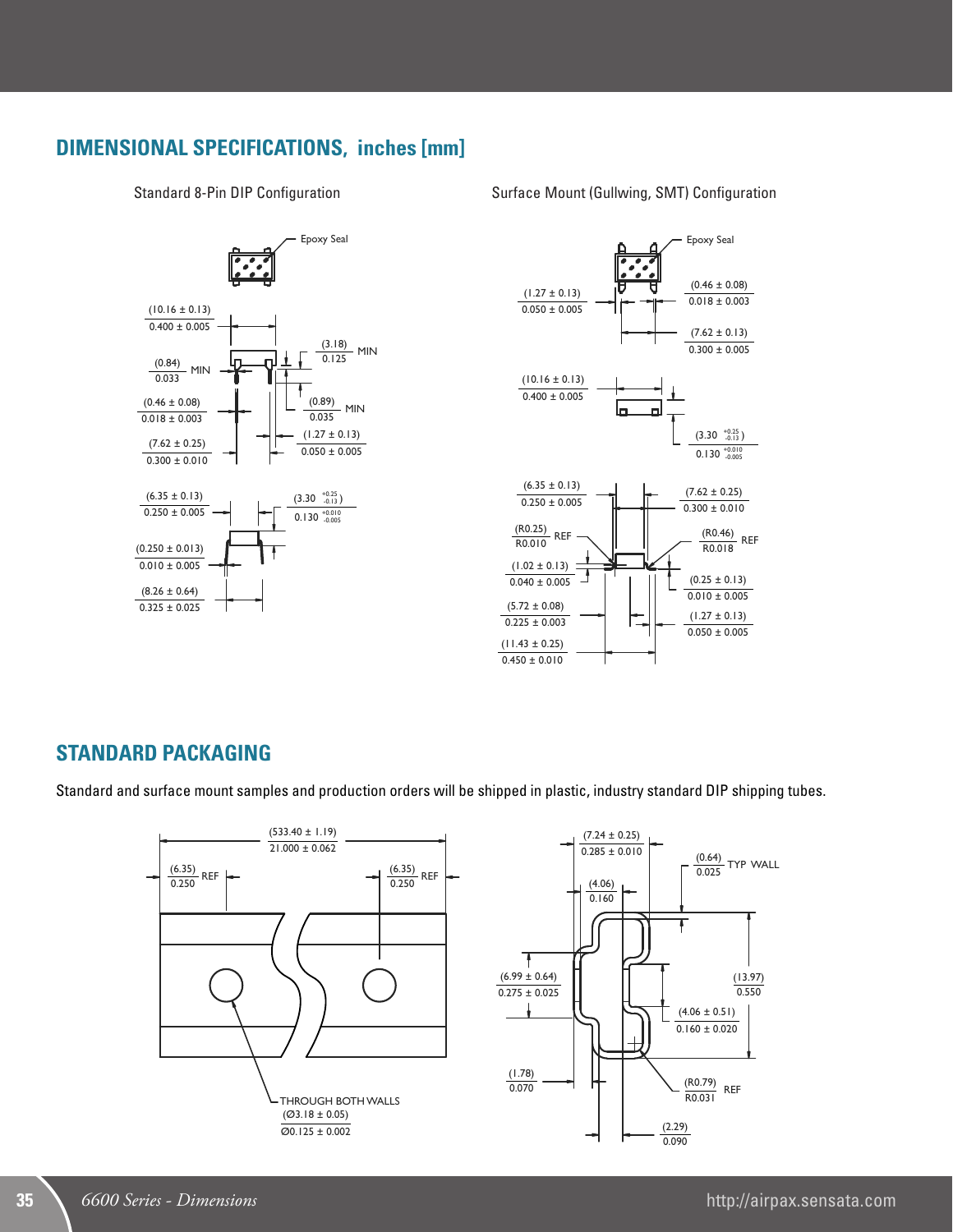## **STANDARD TEMPERATURE CALIBRATION TABLE**

Each thermostat part number consists of functional "building blocks" to enable the user to specify clearly and precisely the desired characteristics in each category. Select the proper code in each category, then transfer it to the box indicated. Unless a special requirement is indicated, the part number will be complete when the proper temperature is selected. If you have a special requirement, please call Sensata for a factory assigned number to complete the part number.

#### *Example :*

A 66F095 thermostat will close (make contact) on a rising temperature from 90°C to 100°C and will reset open (break contact) on a falling temperature within a window of no greater than 6°C lower than the actual close temperature and no less than 60°C ambient temperature.

Special requirements require a 4 digit manufacturing dash number for ordering special features, 4 digit marking may not appear as part of the marking on the thermostat.

Special requirements may include VDE, ±3.0°C (±5.4°F) operating temperature tolerance, or surface mount (gullwing, SMT).

Temperature set point calibration is checked at Sensata Technologies with precision test equipment traceable to the US National Institute of Standards and Technology and Proven Methods. Because customer checking methods may differ, a typical variance allowed for correlation is  $\pm 1.1$ °C ( $\pm 2.0$ °F).

| <b>OPERATE</b> $(\pm 5^{\circ}C)$ | MIN DIFFERENTIAL (°C) | <b>MIN RESET (°C)</b> |
|-----------------------------------|-----------------------|-----------------------|
| 40                                | 4                     | 20                    |
| 45                                | 4                     | 20                    |
| 50                                | 4                     | 30                    |
| 55                                | 4                     | 30                    |
| 60                                | 4                     | 40                    |
| 65                                | 4                     | 40                    |
| 70                                | 4                     | 50                    |
| 75                                | 4                     | 50                    |
| 80                                | 6                     | 55                    |
| 85                                | 6                     | 55                    |
| 90                                | 6                     | 60                    |
| 95                                | 6                     | 60                    |
| 100                               | 6                     | 70                    |
| 105                               | 6                     | 70                    |
| 110                               | 6                     | 80                    |
| 115                               | 6                     | 85                    |
| 120                               | 9                     | $90\,$                |
| 125                               | 9                     | 90                    |
| 130                               | 9                     | 90                    |

#### **DECISION TABLES**



Nondescript, 4 digit dash number assigned for a customer's special requirements. The dash and factory assigned number is not required for ordering a standard product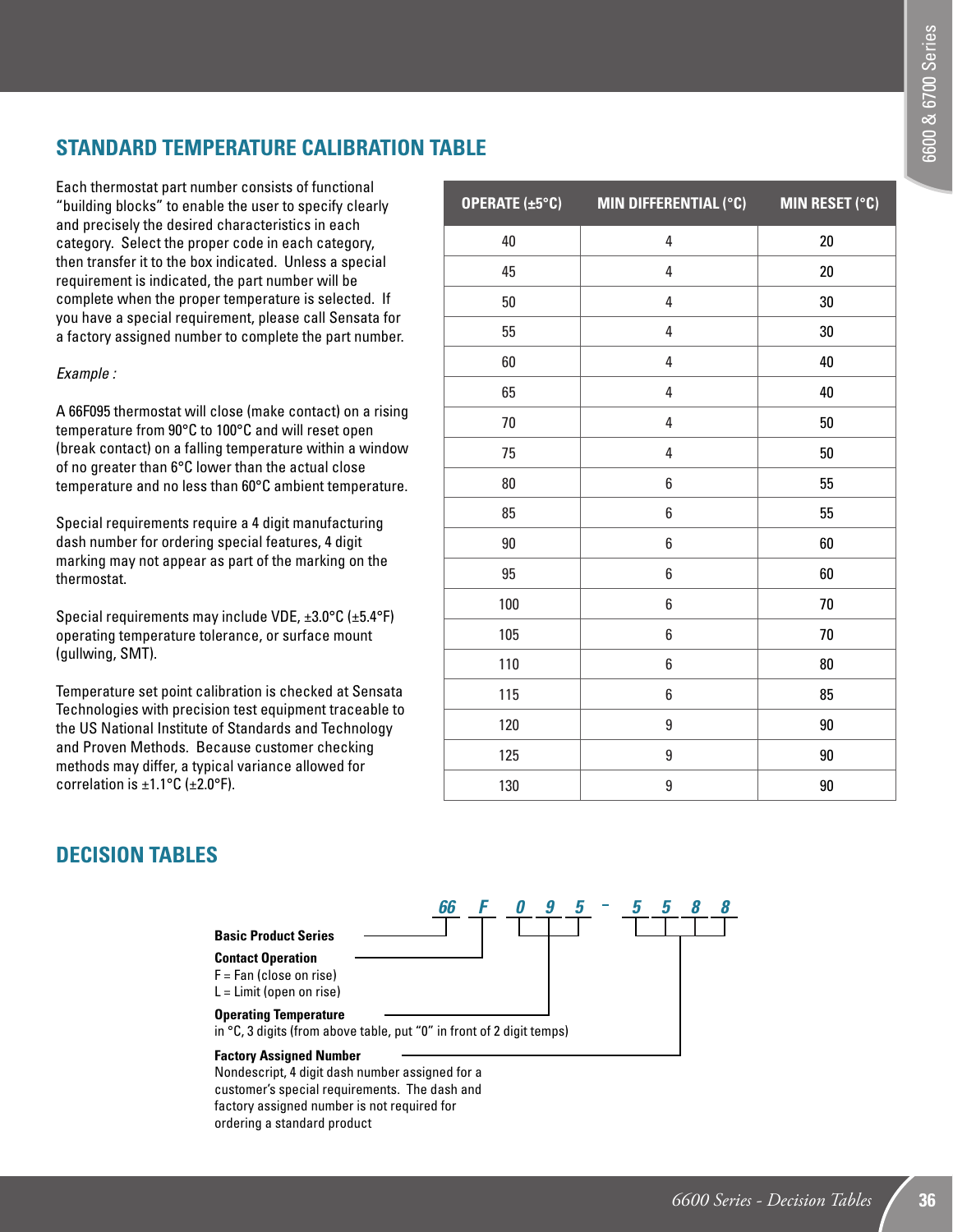©2013 Sensata Technologies, Inc. All rights reserved worldwide. The following data sheet is an excerpt from our Airpax™ Power Protection Catalog, **Literature # 2455005000**, printed in the USA, **May 9th, 2013**.

Important Notice: Sensata Technologies reserves the right to make changes to, or to discontinue, any product or service identified in this publication without notice. Before placing orders, users should obtain the latest version of the relevant information to verify that the information being relied upon is current.

Sensata Technologies assumes no responsibility for customers' product designs or applications. Users must determine the suitability of the Sensata device described in this publication for their application, including the level of reliability required. Many factors beyond Sensata's control can affect the use and performance of a Sensata product in a particular application, including the conditions under which the product is used and the time and environmental conditions in which the product is expected to perform. As these factors are uniquely within the user's knowledge and control, it is essential that the user evaluate the Sensata product to determine whether it is fit for a particular purpose and suitable for the user's application.

Sensata Technologies products are sold subject to Sensata's Terms and Conditions of Sale which can be found at: www.sensata.com/terms.htm

# **Sensata**<br>Technologies

**Sensata Technologies Inc.**

**http://airpax.sensata.com/**